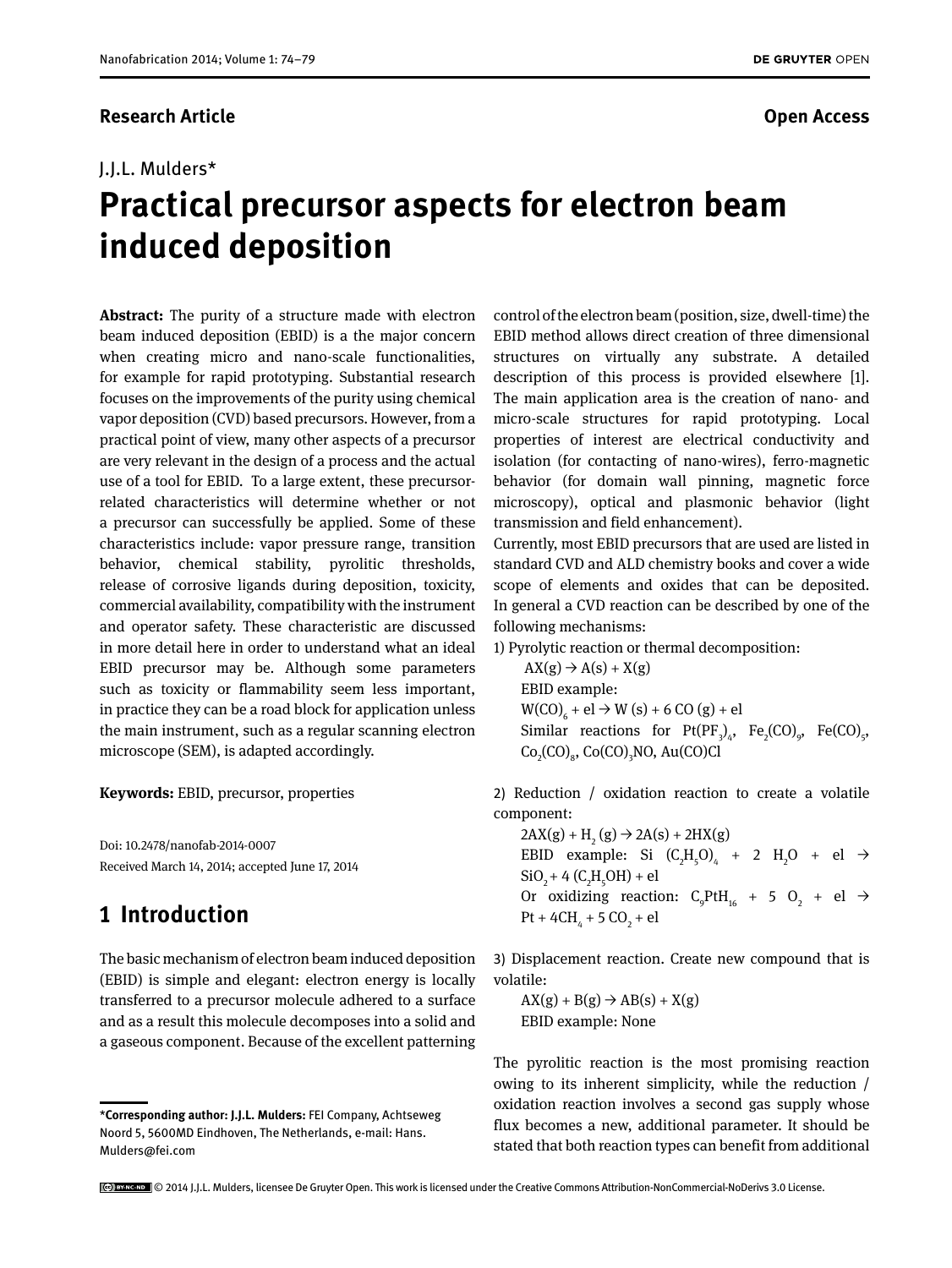thermal enhancement such as using the substrate at elevated temperature.

A quick scan of the CVD precursors shows that the more complex precursors are less well-suited for EBID; this is because the larger organic groups seem to deposit rather than produce a volatile particle, hence, they contribute to the deposition and form a contamination, reducing the purity of the element of interest. The most promising precursors, from a purity point of view, seem to be based on short and simple ligands such as carbonyl groups, phosphine groups, and halogen groups and, to a lesser extent, the acetyl and acetyl acetonate groups with  $CH<sub>3</sub>$  or  $CF<sub>3</sub>$  functional groups.

## **2 Precursor properties and choices**

When an EBID process is designed, one of the most important choices is the chemical composition of the actual precursor molecule; the main driver for the precursor choice is the element(s) of interest for the deposition. In practice, a precursor is often selected from a long list of CVD or ALD precursors. Many secondary parameters follow from the choice of the precursor molecule which include: vapor pressure as a function of temperature, chemical stability, sticking coefficient / residence time of the precursor molecules on the sample, system behavior and practical aspects such as toxicity issues and pump out of precursor molecules after use of EBID and possible contamination of the system. The most relevant parameters and their relation to the actual EBID process are discussed in the following section in more detail.

#### **2.1 Inherent purity**

For actual application of the EBID process in methods such as in rapid prototyping, the purity of the deposition is very important. It is generally known, that purity levels of most EBID processes are quite low [2], with some positive exceptions [3,4]. The very widely used Pt precursor MeCpPtMe $_{_3}$  produces only 16 at% Pt while the remainder is carbon, most likely from the cyclopentadienyl ring. The generally high carbon content results from either the partial decomposition, such as for  $W(CO)_{c}$  or because the decomposition is simply not pyrolitic and hence the precursor cannot split into pure volatile and non-volatile groups, such as for MeCpPtMe<sub>3</sub> or TEOS. Many techniques are being developed to understand the surface reactions of the decomposition process [5], to improve the purity of the deposition by adding some form of additional energy (annealing) [6] or adding additional particles such as

water vapor for TEOS. Good results have been obtained by carbonyl precursors [4] such as  $\text{Co}_2(\text{CO})_{\text{s}}$ , Fe<sub>2</sub> $(\text{CO})_{\text{9}}$  in a standard vacuum environment and  $\text{Fe(CO)}_{5}$  in a UHV environment [7]. It should be noted that the addition of thermal energy may also lead to enhanced (catalytic) growth of high purity material [8]. Most recently, progress has been made to improve the deposition purity by tuning of the deposition parameters and by adding additional particles for example to remove the carbon rich matrix from the deposition by the creation of CO and CO<sub>2</sub> and / or  $\mathrm{CH}_{_4^\star}$ . An example of a pure Pt deposition using the standard MeCpPtMe $_{\textrm{\tiny{3}}}$ precursor in combination with in-situ  $\mathrm{O}_{\textrm{\tiny{2}}}$  postirradiation is given in [10].

A pyrolitic reaction can be driven to higher purity by adding some energy in the form of an elevated temperature of the substrate during deposition (Figure 1). Of course the temperature should be well below the spontaneous decomposition temperature in order to avoid thin film growth.

### **2.2 Vapor pressure and chemical precursor changes**

As EBID uses gas molecules that adhere to a substrate, the molecules have to be delivered into the main system such as a scanning electron microscope (SEM). Typically, this is achieved by using the vapor of the molecules, present above the liquid or solid precursor material. This method assumes that the gas molecules have the same chemical structure as the solid or liquid precursor *i.e.* that the Causius-Clapeyron relation describes how the vapor pressure relates to the applied temperature. For many precursors this indeed is the case, however in some cases the phase change from solid to vapor also induces a chemical change. An example of this is shown in Figure 2; here, a silver precursor (Vinyltriethylsilane hexafluoro acetyl acetonate silver I,



**Figure 1:** Composition of 5keV deposition using the W(CO)6 precursor as a function of substrate temperature [9]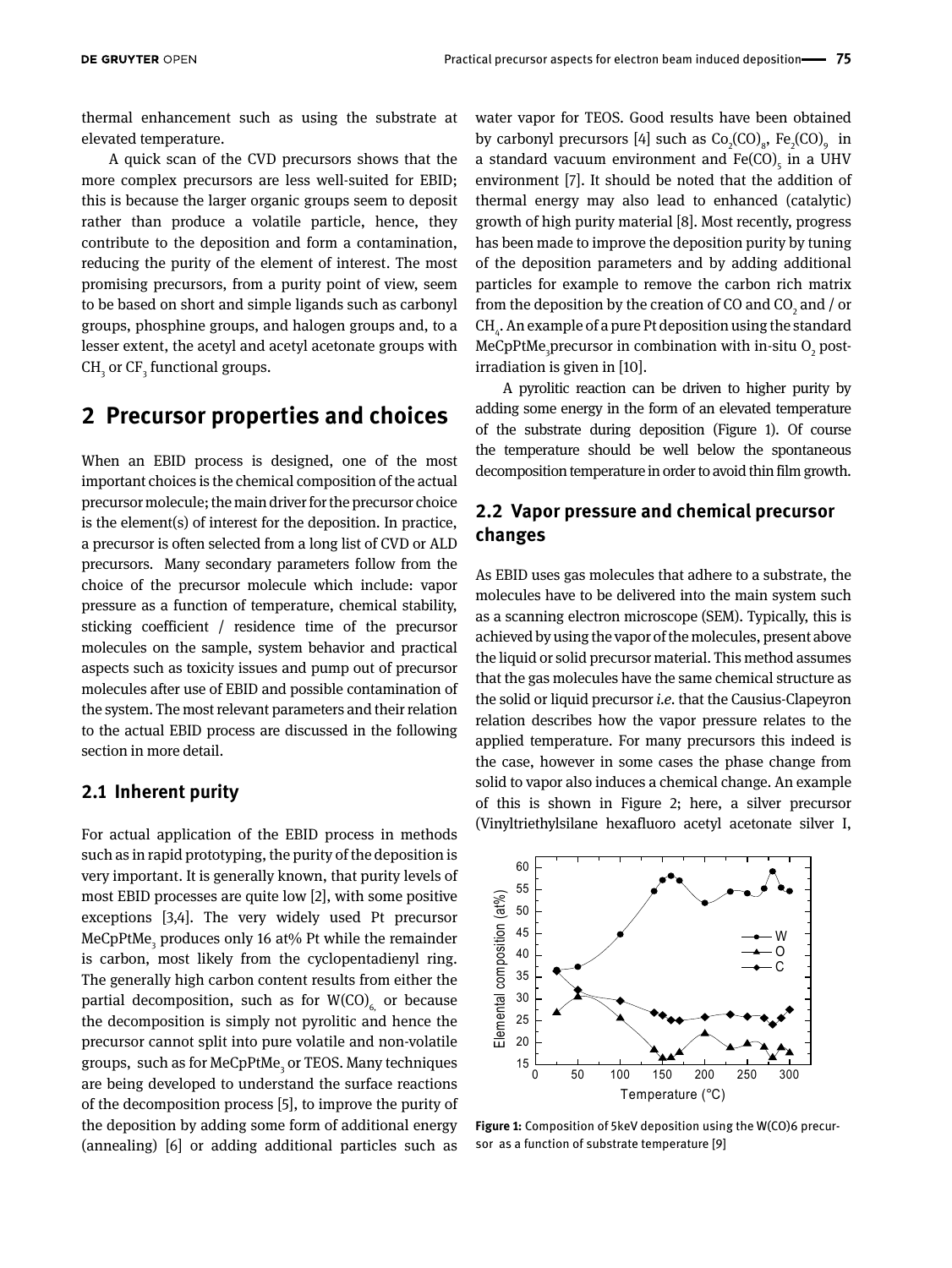

**Figure 2:** EDX spectra of vinyltriethylsilane hexafluoro acetyl acetonate silver I (red) and of its frozen vapor (black) showing the vapor no longer contains silver in-line with the missing silver in an actual EBID structure.

CAS[177279-28-6]) was used to make an EBID deposition that indeed contained all of the elements present in the precursor, apart from the silver that was aimed for. To investigate what happened the precursor material was analyzed with EDX quickly after pump down (red spectrum in Figure 2). Additionally, the vapor as delivered by the gas supply system was frozen onto the stage at  $-50$  °C and also analyzed (black line in Figure 2). As expected, C, O, F and Si are present, while the Ag is missing in the frozen vapor. Furthermore, the ratios are slightly changed and hence it is concluded that the precursor itself has a different composition than the vapor phase above it.

One possible solution, to meet this challenge, would be to use a carrier gas and a much higher temperature of the precursor to improve the dragging of molecules into the vacuum. This will however immediately increase the gas load of the vacuum system such that high vacuum conditions are difficult to maintain.

Indeed, if a precursor has a gas phase equal to the solid phase, then it is possible that other reactions occur than a simple evaporation process. Most carbonyl precursors are not extremely stable and the CO groups are sometimes slowly released at room temperature. An example of a chemical system with low stability is the Au(CO)Cl precursor, that produces very high purity gold in a single deposition step. However, the stability of the chemical is low; upon release of the gas into the chamber, the main component is CO. This implies a release of the CO group in the precursor reservoir and hence a "deposition" of Au /  $AuCl<sub>2</sub>$  in the crucible, which has been observed here. To this end, the transfer from solid to gas phase and successive pump out is the first loss of precursor material, while the spontaneous release of CO induces a second process. In this way the life time of the precursor is short (~10 hrs for 0.5 grams).

Another example of a transfer reaction is polymerization which is known to occur for the  $\mathrm{Co}_\mathrm{2}(\mathrm{CO})_\mathrm{g}$ precursor, following the equation

 $2 \text{ Co}_2(\text{CO})_8 \rightarrow \text{Co}_4(\text{CO})_{12} + 4 \text{ CO}$ 

This reaction induces pressure build up in the reservoir and upon opening of the reservoir, the CO escapes; that is, a part of the precursor has changed chemically and this introduces precursor loss. As a result, it is observed that when the deposition process with Co no longer works, the crucible is not empty but the material has polymerized to a higher Co chain as indicated above.

Often the vapor pressure is too high in a precursor that is a liquid at room temperature and a restrictor (e.g. an orifice, a needle valve or mass flow controller) is required to reduce the actual flux delivered to the sample. For a good delivery of the vapor to the sample it should be noted that the temperature along the supply line should have a positive gradient towards the output, to prevent any condensation of precursor on other parts than the reservoir. Of course the maximum temperature of the total supply system should be well below the spontaneous deposition temperature of the precursor, to prevent coating of the inside of the supply system.

#### **2.3 Etching**

Many precursors are synthesized organo-metallic compounds, and as such they often contain many carbon atoms per precursor molecule. For this reason many depositions are not very pure, with carbon being the main component. In the search for higher purity depositions, sometimes carbon free precursors are used. For example,  $Pt(PF_3)_4$  may be used to replace MeCpPtMe<sub>3</sub>, which produces around 16 at% Pt and 84 at% C. Although the  $Pt(PF_3)_4$  produces a higher Pt content of greater than 45 at%, the release of F atoms during the deposition is not always desirable owing to the strong etching capability of this element. Similarly precursors containing Cl, such as Au(CO)Cl will have an etching component on the mostly Si based substrate (Figure 3). Of course the etching speed largely depends on the release rate of the halogen involved as well as the composition of the substrate.

The etching process induced by the release of halogen containing ligands is a competing process with the deposition process. Hence the complexity of the system increases and this, in turn, sets a limit to the choice of sample substrates. This implies that the deposition process window is reduced and that the actual shape of the deposition is easily affected. Additionally, this corrosive behavior should also be compatible with the main system so brass or copper based materials must be avoided.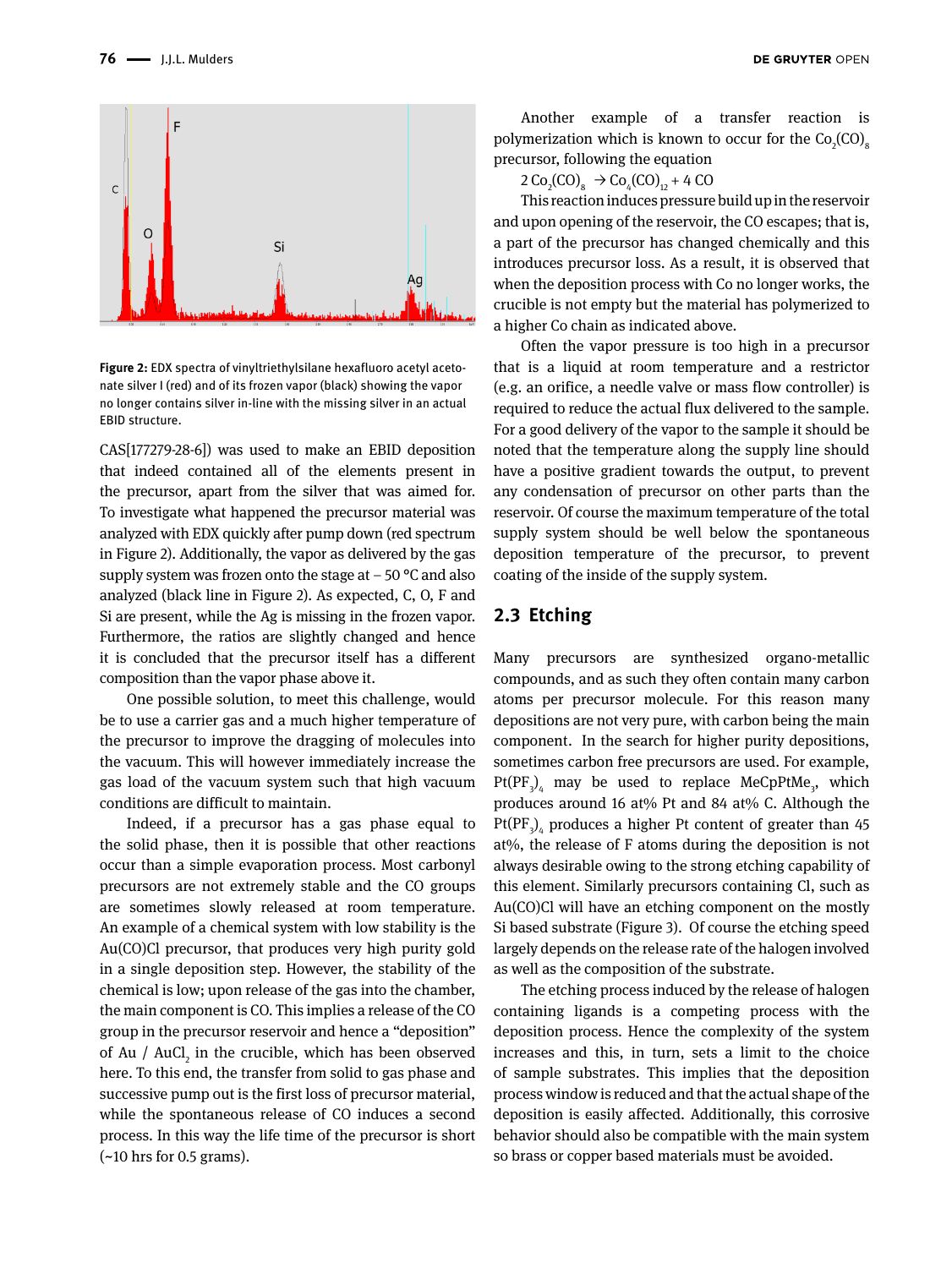

**Figure 3:** Cross-sectional view of a deposition of 1 x 1 µm made with Au(CO)Cl. The deposited material is pure Au, but the release of Cl induces etching effects on the Si substrate, likely in the form of subsurface gas production that partially lift the structure at the side.

### **2.4 Possible tool contamination**

The precursor will be released in the specimen chamber and hence all chamber and vacuum parts are exposed to it. Assuming the chemical reactivity of the precursor with the materials of the chamber and vacuum system can be neglected, it is still possible that the precursor induces damage or contamination to the system. The main reason is that the basic behavior of the precursor is that of a CVD chemical and hence designed to decompose on any hot surface. The decomposition is generally assumed to occur only above a certain temperature threshold, but for the various precursors this is quite different:  $\mathrm{Co_{2}(CO)_{8}}$ will start to decompose at 55 °C while MeCpPtMe<sub>3</sub> has a threshold above 350 °C

Although the chamber wall is at room temperature, other components are operated at higher temperatures such as a heated aperture in the column and possible Pirani gauges in the system. Additionally, a Penning gauge is operated at high voltage and when the precursor gets into the active area it may be ionized and accelerated and hence deposit a thin film in the Penning gauge. Thus, it is good to add a baffle to the Penning to avoid direct line of sight. In the end, the Penning will contaminate slowly but the speed is related to the amount and type of precursor used. It is good practice to document the vacuum readout after an overnight pump and monitor this over time. A contaminated Penning will produce a read-out better than the actual vacuum level. It is good practice to replace or clean the Penning gauge every 6 months on average.

An example of a precursor that is easily decomposed is Co<sub>2</sub>(CO)<sub>8</sub>. To test this, a mass spectrometer (residual gas analyzer – RGA) was attached to the system. This device is not a standard option for the main instrument. When



**Figure 4:** Mass spectrum (Zmax = 100) recorded with Co2(CO)8 precursor released in the chamber. Precursor components are CO at 28 and Cobalt at 59.The main multiplet components around 44, 58 and 72 are groups related to C6H14 (hexane) that serves as a stabilizer.

the precursor valve was opened the individual gaseous components could be measured.

Of course water at 18 is clearly visible as it forms the main component in any high vacuum system. Surprisingly hexane was still released from the reservoir. This hexane is used by the supplier of the  $\mathrm{Co_2(CO)}_8$  as a stabilizer compound and although the far majority is lost in the first few minutes of operation, some hexane still seems to be present, after 10 hours of operation. It may even be that it plays a role in the actual deposition process in the form of assisted catalytic growth of Co by combined deposition of C, which is known to act as a catalyst: this is shown by a predefined carbon EBID pattern that shows strong growth enhancement of Co [8].

 The time to record the mass spectrum (Figure 4) was around 3 minutes and within that time the RGA completely lost its functionality and turned out to be coated on the inside with Co, forming an internal short circuit. The example shows that the cobalt precursor starts to decompose on the warm surfaces of the RGA which are far above its spontaneous decomposition threshold of 55 °C. Similar experience with the MeCpPtMe<sub>3</sub> precursor shows that this precursor is less capable of coating the RGA and measurements can be made over a longer period of time. This is because the Pt precursor decomposes at much higher temperatures. However, in general an RGA in combination with precursor molecules should be used very carefully.

#### **2.5 Precursor pump out**

The total time an amount of precursor can be used is driven by the applied temperature setting of the supply system as this dictates the vapor pressure of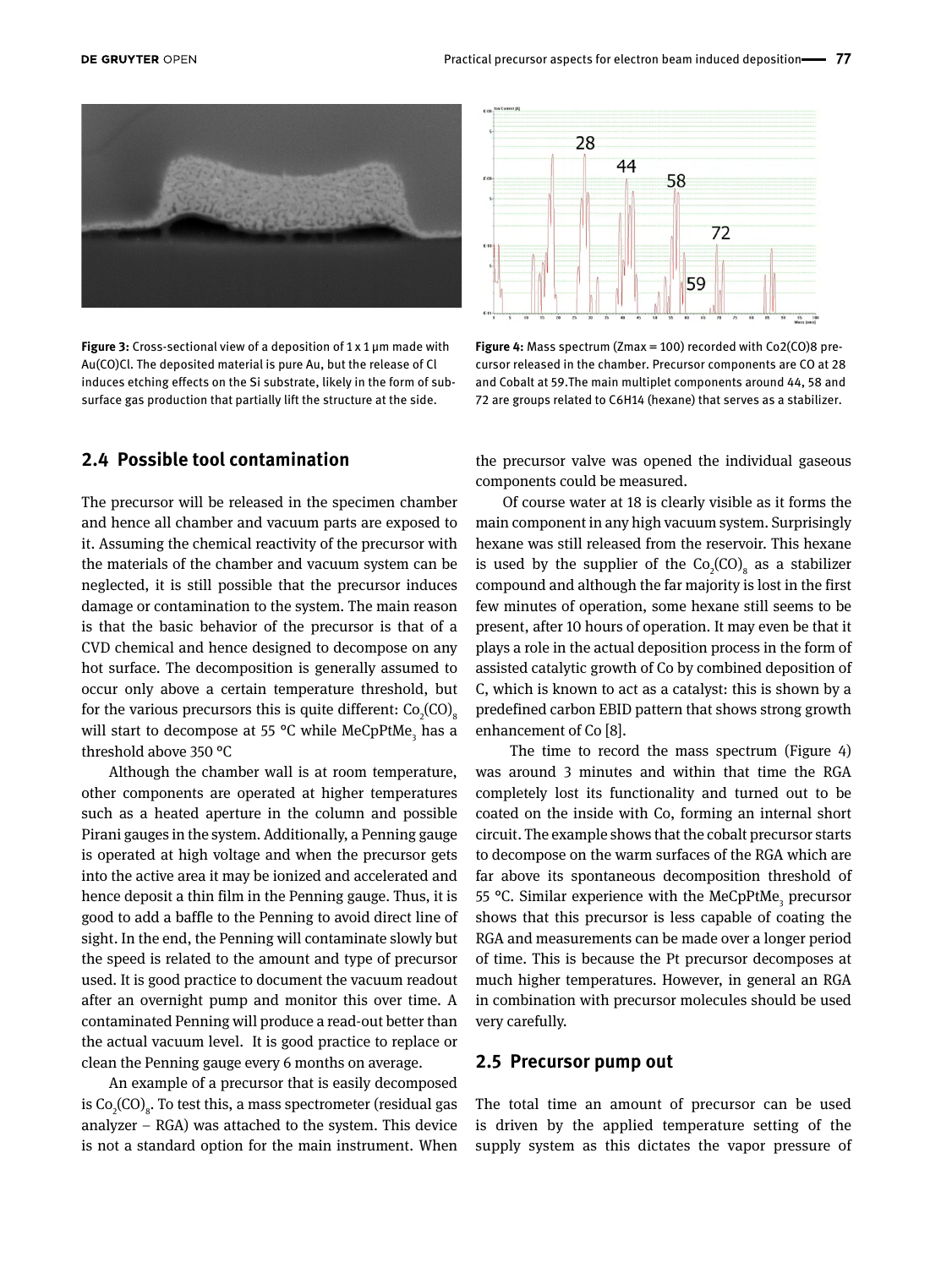the precursor. Together with the pump speed and the flow resistance the throughput,  $Q$  (mbarL/s), of the precursor is defined. Taking into account, the size of the reservoir the total pump out time can then be calculated. In practice, Q is around  $10<sup>3</sup>$  mbar. L/s, the precursor amount is between 1 and 5 grams and hence precursor is pumped out in a typical time period of 80 – 400 hours, for the various precursors used. Ideally the precursor is completely pumped out over time so at the end of the process the reservoir is empty. It should be noted that some precursors degrade over time for example by contamination (back streaming) of water vapor or polymerization or chemical reaction with oxygen.

It should be noted that at some point the reservoir needs to be re-filled and hence a transfer from the storage ampule or bottle to the reservoir is necessary. Because many precursors are either sensitive to water vapor or oxygen or both it is always recommended to load the reservoir in a secure and inert environment, such as a glove box filled with Ar or  $\text{N}_{2}$ , which is often available in chemistry departments.

Overall, the EBID process is not very efficient. For example, for a carbon deposition rate at 1 nA beam current of 10<sup>3</sup>  $\mu$ m<sup>3</sup>/s is roughly equivalent to 5.10<sup>7</sup> carbon atoms per second. These are converted from 2.10<sup>14</sup> precursor molecules/s delivered to the sample surface at a typical chamber pressure increase of  $10<sup>5</sup>$  mbar upon opening of the precursor supply line. Hence the efficiency of the process is only around  $2.10<sup>7</sup>$ . Precursor usage can be reduced by using smaller needles for the gas delivery system.

#### **2.6 Toxicity**

All precursors are chemically synthesized materials and almost by definition toxic to some extent. These precursors may also be flammable (alkanes), corrosive (XeF2) or carcinogenic (naphthalene). As human safety is a major concern it should be clearly taken care of. The carbonyls may easily release CO; this can be a major component of the toxicity. However in some cases it is not the CO but the active metal group that is heavily toxic, such as for  $Ni(CO)_{\alpha}$ (which is far more toxic then for example  $\text{Fe}_2(\text{CO})_9$ ). The toxicity is described in a materials safety data sheet (MSDS), however, for relatively new precursors many data sheets are missing. It should be noted that the exhaust of a system used for EBID has to have an external line, which is directly attached to the outside of the building for further dilution. Some precursor materials may pile up and / or decompose in the vacuum pump (scroll pump) and whenever vacuum components are taken apart, this

should be done in a fume hood with active flow to remove (particle) residues. For the best results the system should be equipped with an active filter.

#### **2.7 Post delivery**

In most precursor supply systems, the valve separating the vapor from the chamber vacuum is not at the very end of the supply line (usually a needle). The precursor is also attached to the chamber walls and sample surface. Hence, when closing the valve to stop the precursor delivery, the systems supply lines will still be pumped out. This implies that the EBID process is not immediately stopped, but deposition for example when making an image, is still occurring. Although the deposition rate is decreasing with time, it is very good practice to wait a few minutes between the creation of a nano structure and taking an image of it. To study the decay of the deposition process, tests have been done using the standard MeCpPtMe, precursor. After closing the valve, point depositions were made at successive time intervals. The pillars grown as a function of time were all equally large to prevent the influence of growth kinetics (long or short pillars) on the volume to be measured. To achieve this, the deposition time was adapted. A result is shown in Figure 5, for two (low) beam currents and 5 kV beam energy.

It should be noted that this behavior is dependent on the precursor, the substrate, the temperature and the distance between supply system and substrate. The fit in Figure 5 is for a single exponential decay and for both currents the behavior is in the current- limited regime. Withdrawal of the supply system (GIS retract) reduces the actual yield, but the trend remains the same, within the measurement accuracy.



**Figure 5:** EBID yield of MeCpPtMe3 as a function of time after closure of the precursor supply system. Even after 3 minutes, deposition still occurs though at a yield which is around 20 times smaller.